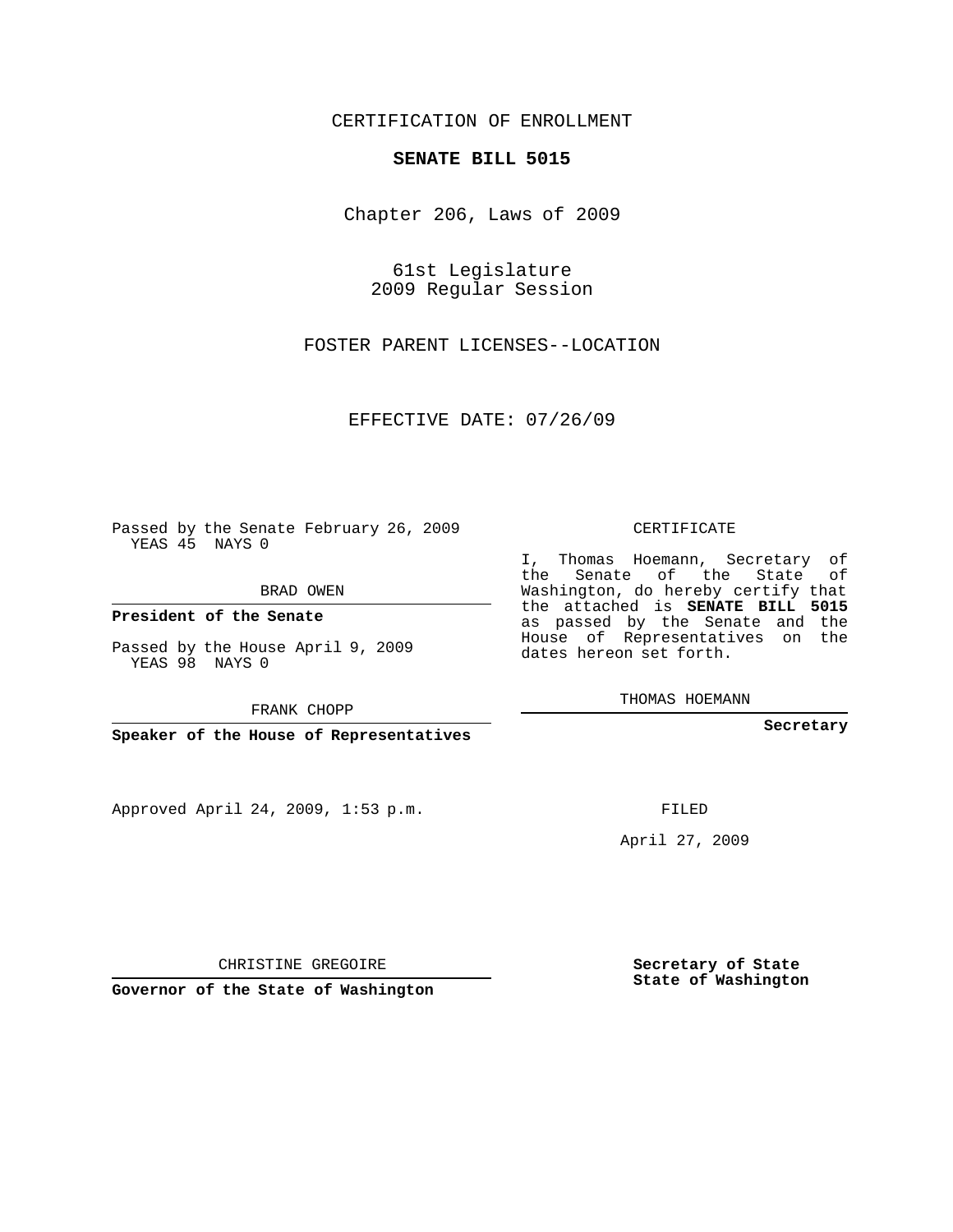## **SENATE BILL 5015** \_\_\_\_\_\_\_\_\_\_\_\_\_\_\_\_\_\_\_\_\_\_\_\_\_\_\_\_\_\_\_\_\_\_\_\_\_\_\_\_\_\_\_\_\_

\_\_\_\_\_\_\_\_\_\_\_\_\_\_\_\_\_\_\_\_\_\_\_\_\_\_\_\_\_\_\_\_\_\_\_\_\_\_\_\_\_\_\_\_\_

Passed Legislature - 2009 Regular Session

## **State of Washington 61st Legislature 2009 Regular Session**

**By** Senators Franklin, Hargrove, and Kauffman; by request of Department of Social and Health Services

Read first time 01/12/09. Referred to Committee on Human Services & Corrections.

 AN ACT Relating to foster parent licensing; and amending RCW 74.15.100.

BE IT ENACTED BY THE LEGISLATURE OF THE STATE OF WASHINGTON:

 **Sec. 1.** RCW 74.15.100 and 2006 c 265 s 403 are each amended to read as follows:

 Each agency shall make application for a license or renewal of license to the department of social and health services on forms prescribed by the department. A licensed agency having foster-family homes under its supervision may make application for a license on behalf of any such foster-family home. Such a foster home license shall cease to be valid when the home is no longer under the supervision of that agency. Upon receipt of such application, the department shall either grant or deny a license within ninety days unless the application is for licensure as a foster-family home, in which case RCW 74.15.040 shall govern. A license shall be granted if the agency meets the minimum requirements set forth in chapter 74.15 RCW and RCW 74.13.031 and the departmental requirements consistent herewith, except that an initial license may be issued as provided in RCW 74.15.120. Licenses provided for in chapter 74.15 RCW and RCW